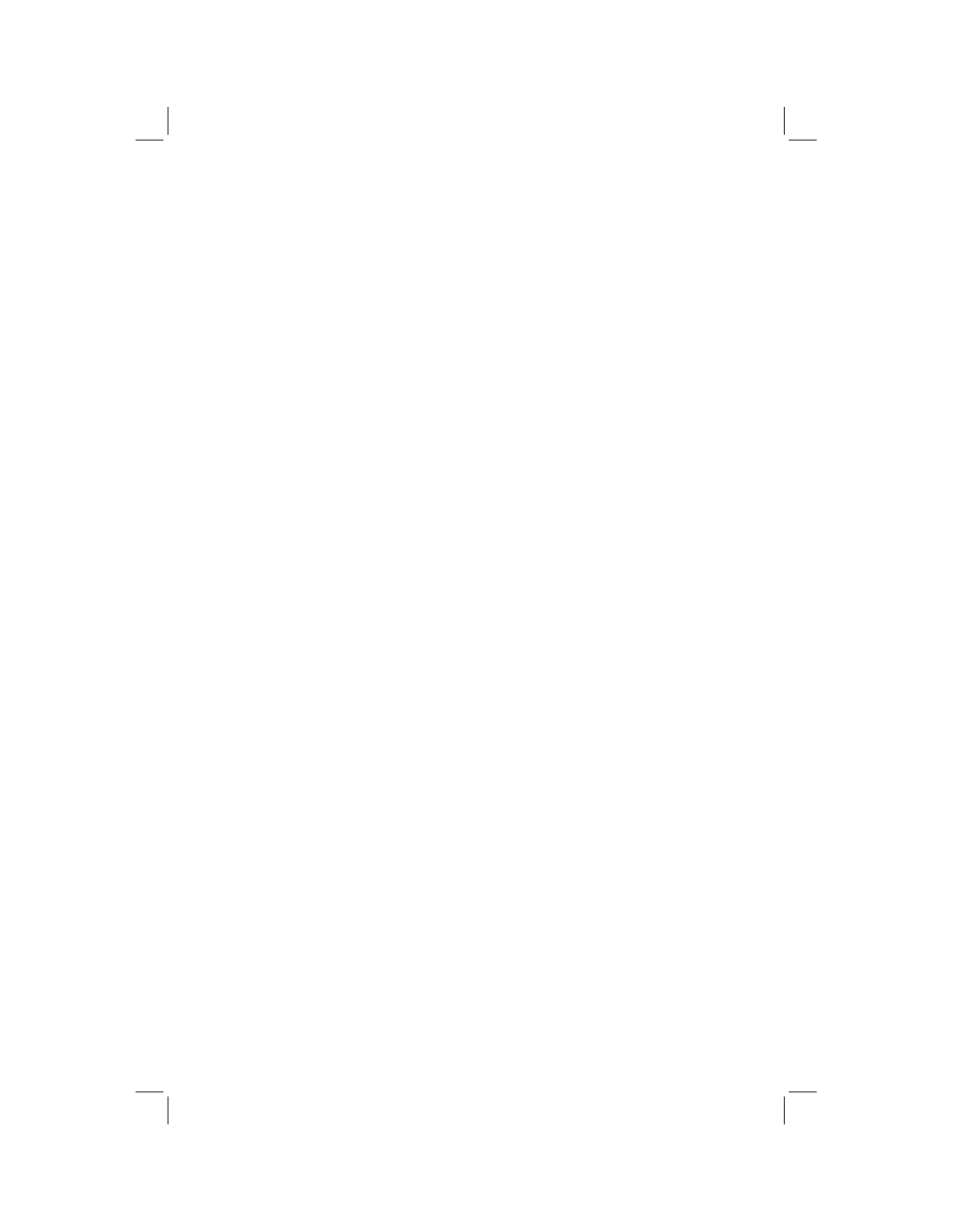## Prevent diabetes problems: Keep your teeth and gums healthy



NATIONAL INSTITUTE OF NATIONAL INSTITUTE OF<br>DIABETES AND DIGESTIVE<br>AND KIDNEY DISEASES

NATIONAL INSTITUTES OF HEALTH National Diabetes Information Clearinghouse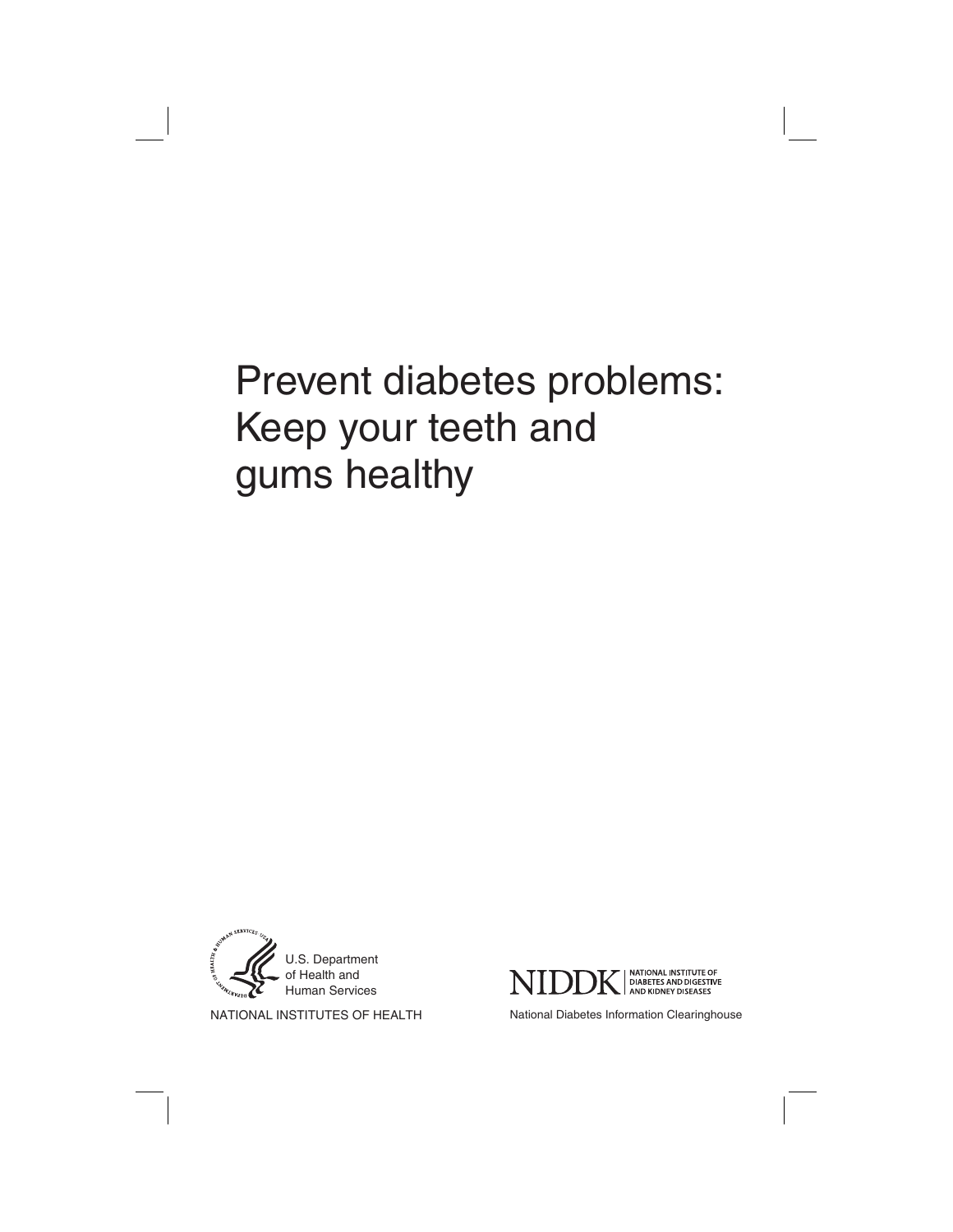## **Contents**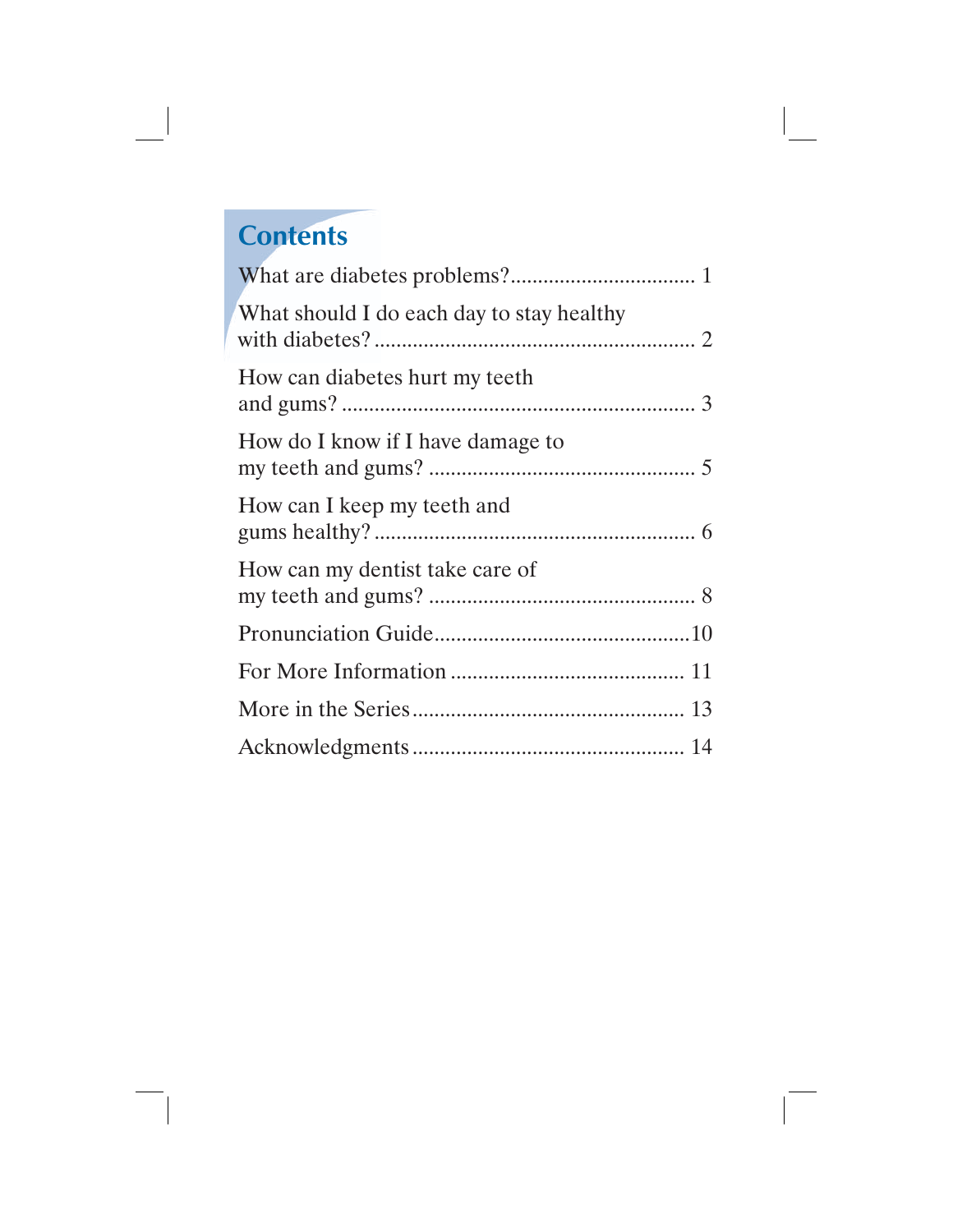## **What are diabetes problems?**

Too much glucose in the blood for a long time can cause diabetes problems. This high blood glucose, also called blood sugar, can damage many parts of the body, such as the heart, blood vessels, eyes, and kidneys. Heart and blood vessel disease can lead to heart attacks and strokes. You can do a lot to prevent or slow down diabetes problems.

This booklet is about the tooth and gum problems caused by diabetes. You will learn what you can do each day and during each year to stay healthy and prevent diabetes problems.

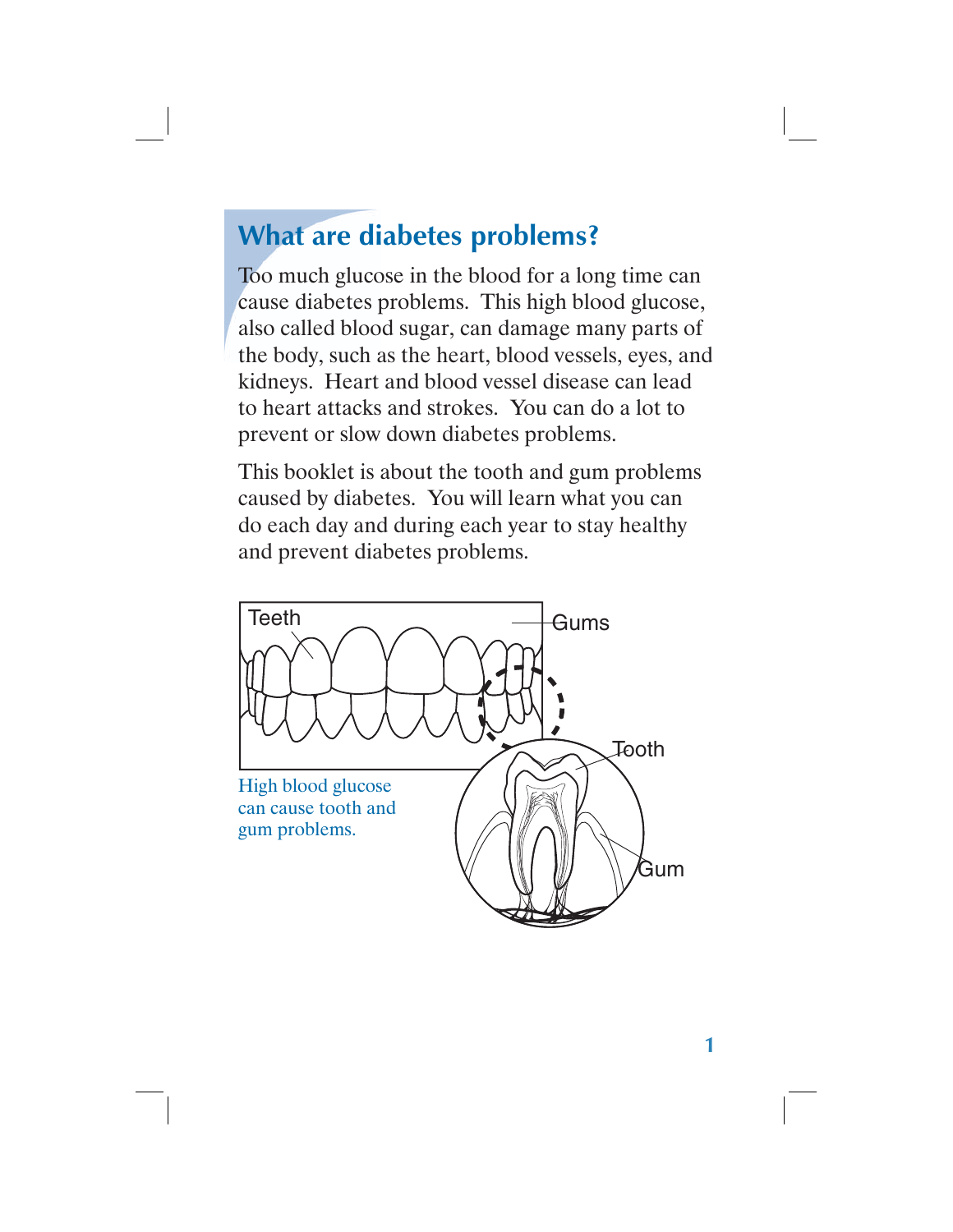## **What should I do each day to stay healthy with diabetes?**



Follow the healthy eating plan that you and your doctor or dietitian have worked out.



Be active a total of 30 minutes most days. Ask your doctor what activities are best for you.

Take your medicines as directed.



Check your blood glucose every day. Each time you check your blood glucose, write the number in your record book.



Check your feet every day for cuts, blisters, sores, swelling, redness, or sore toenails.



Brush and floss your teeth every day.

Control your blood pressure and cholesterol.

Don't smoke.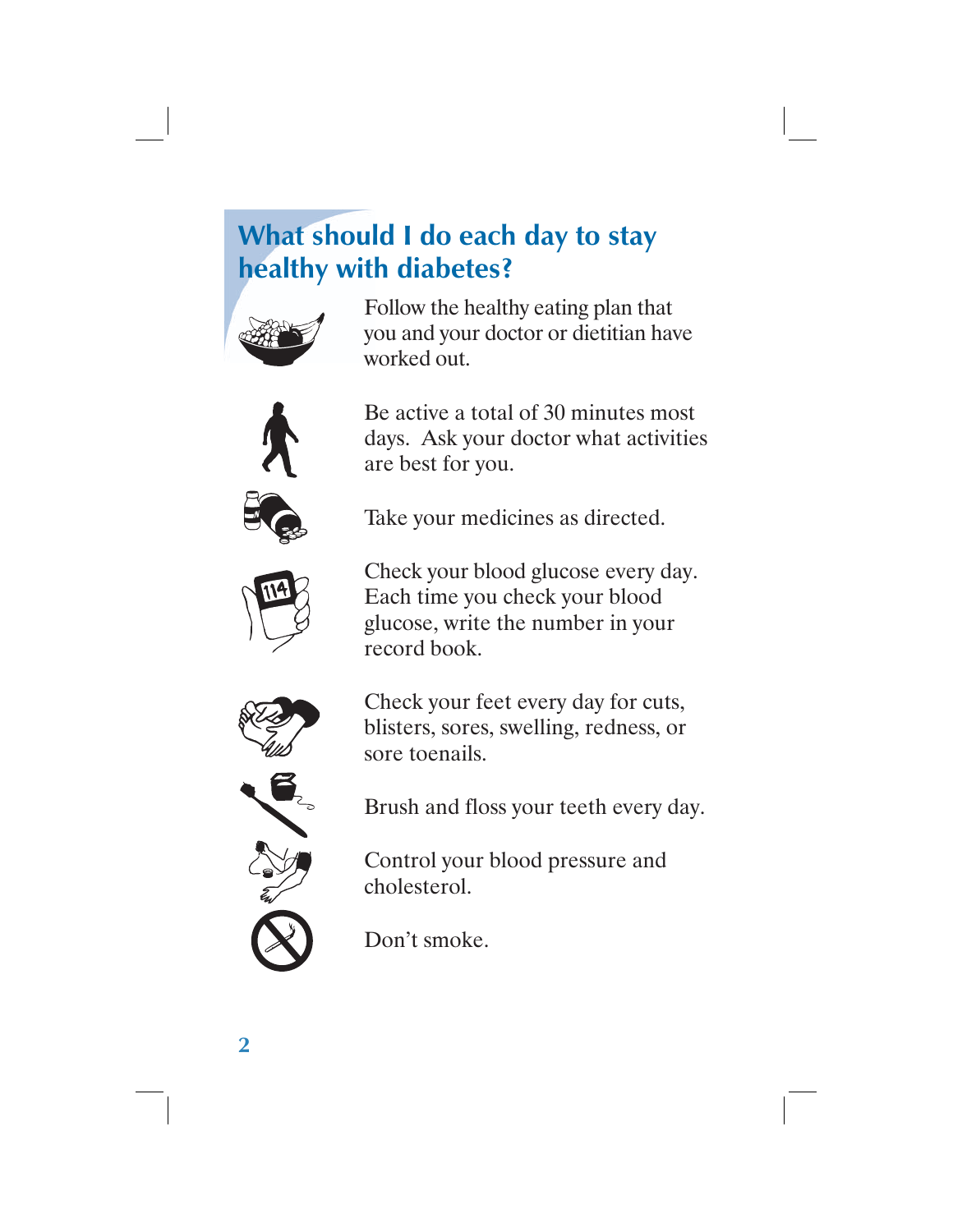### **How can diabetes hurt my teeth and gums?**

Tooth and gum problems can happen to anyone. A sticky film full of germs, called **plaque**,\* builds up on your teeth. High blood glucose helps germs, also called bacteria, grow. Then you can get red, sore, and swollen gums that bleed when you brush your teeth.

People with diabetes can have tooth and gum problems more often if their blood glucose stays high. High blood glucose can make tooth and gum problems worse. You can even lose your teeth.

Smoking makes it more likely for you to get a bad case of gum disease, especially if you have diabetes and are age 45 or older.

\*See page 10 for tips on how to say the words in **bold** type.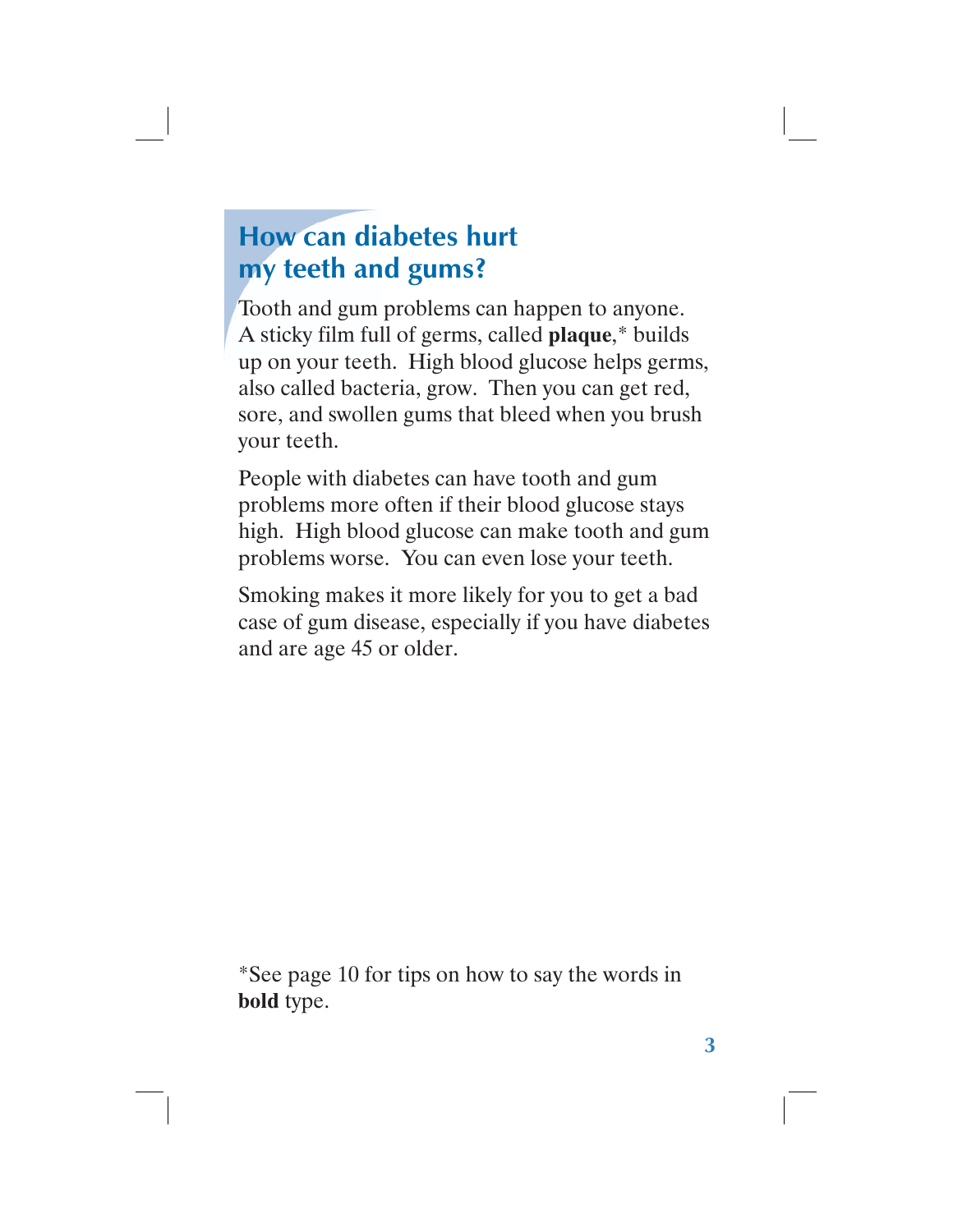Red, sore, and bleeding gums are the first sign of gum disease. These problems can lead to **periodontitis**. Periodontitis is an infection in the gums and the bone that holds the teeth in place. If the infection gets worse, your gums may pull away from your teeth, making your teeth look long.

Call your dentist if you think you have problems with your teeth or gums.



Check your teeth and gums for signs of problems from diabetes.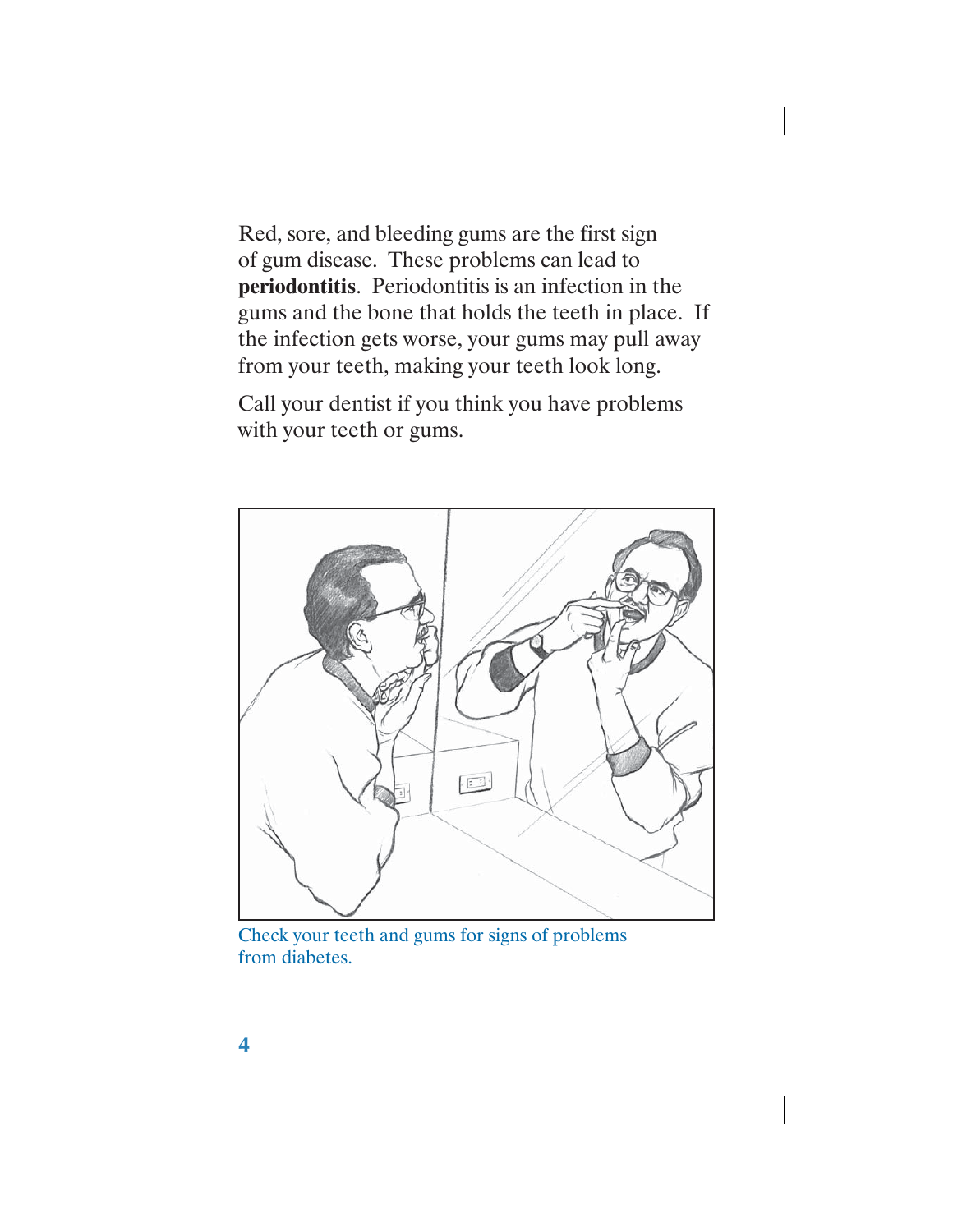## **How do I know if I have damage to my teeth and gums?**

If you have one or more of these problems, you may have tooth and gum damage from diabetes:

- red, sore, swollen gums
- bleeding gums
- gums pulling away from your teeth so your teeth look long
- loose or sensitive teeth
- bad breath
- a bite that feels different
- dentures—false teeth—that do not fit well

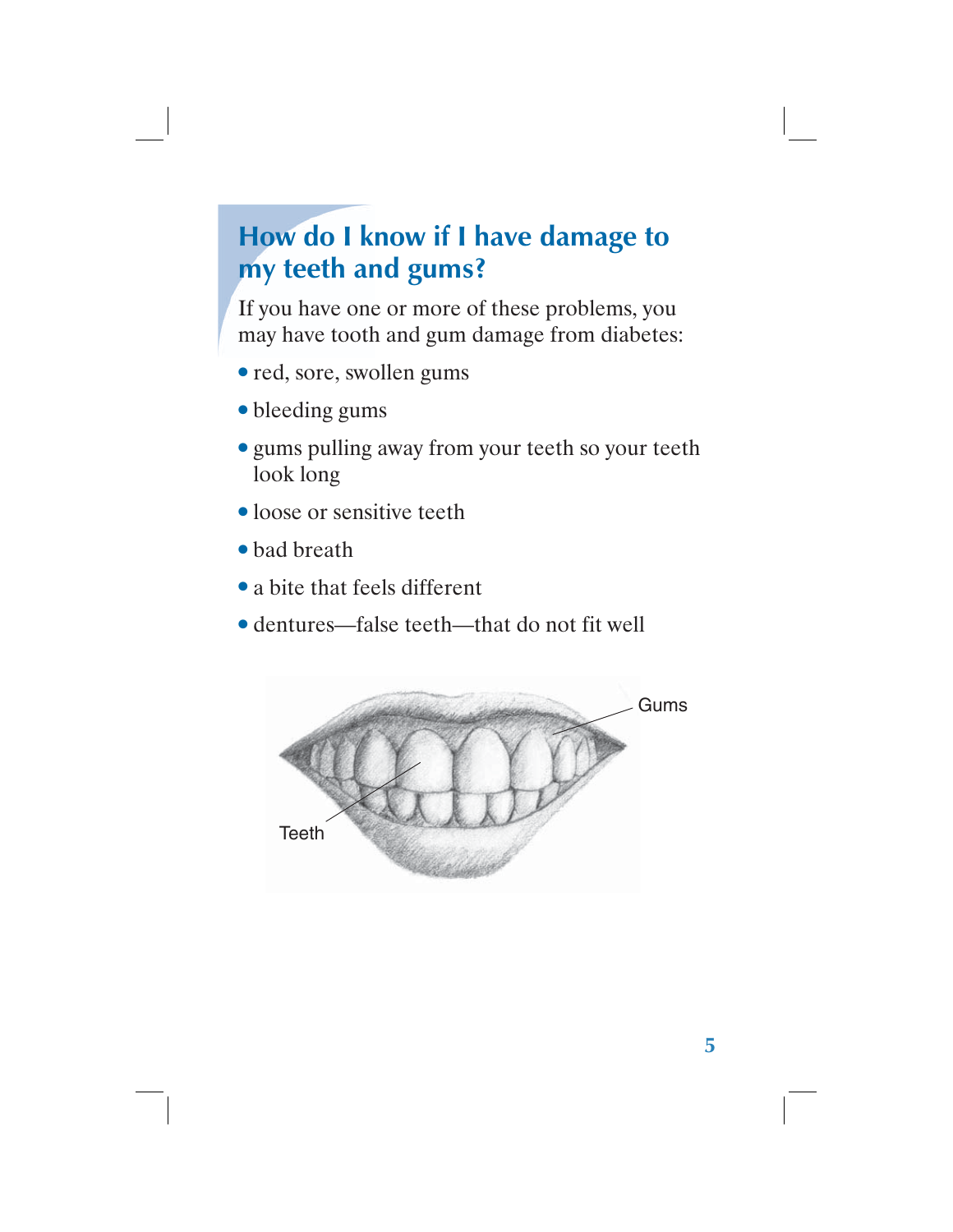#### **How can I keep my teeth and gums healthy?**

- Keep your blood glucose as close to normal as possible.
- Use dental floss at least once a day. Flossing helps prevent the buildup of plaque on your teeth. Plaque can harden and grow under your gums and cause problems. Using a sawing motion, gently bring the floss between the teeth, scraping from bottom to top several times.
- Brush your teeth after each meal and snack. Use a soft toothbrush. Turn the bristles against the gum line and brush gently. Use small, circular motions. Brush the front, back, and top of each tooth.



Brush and floss your teeth every day.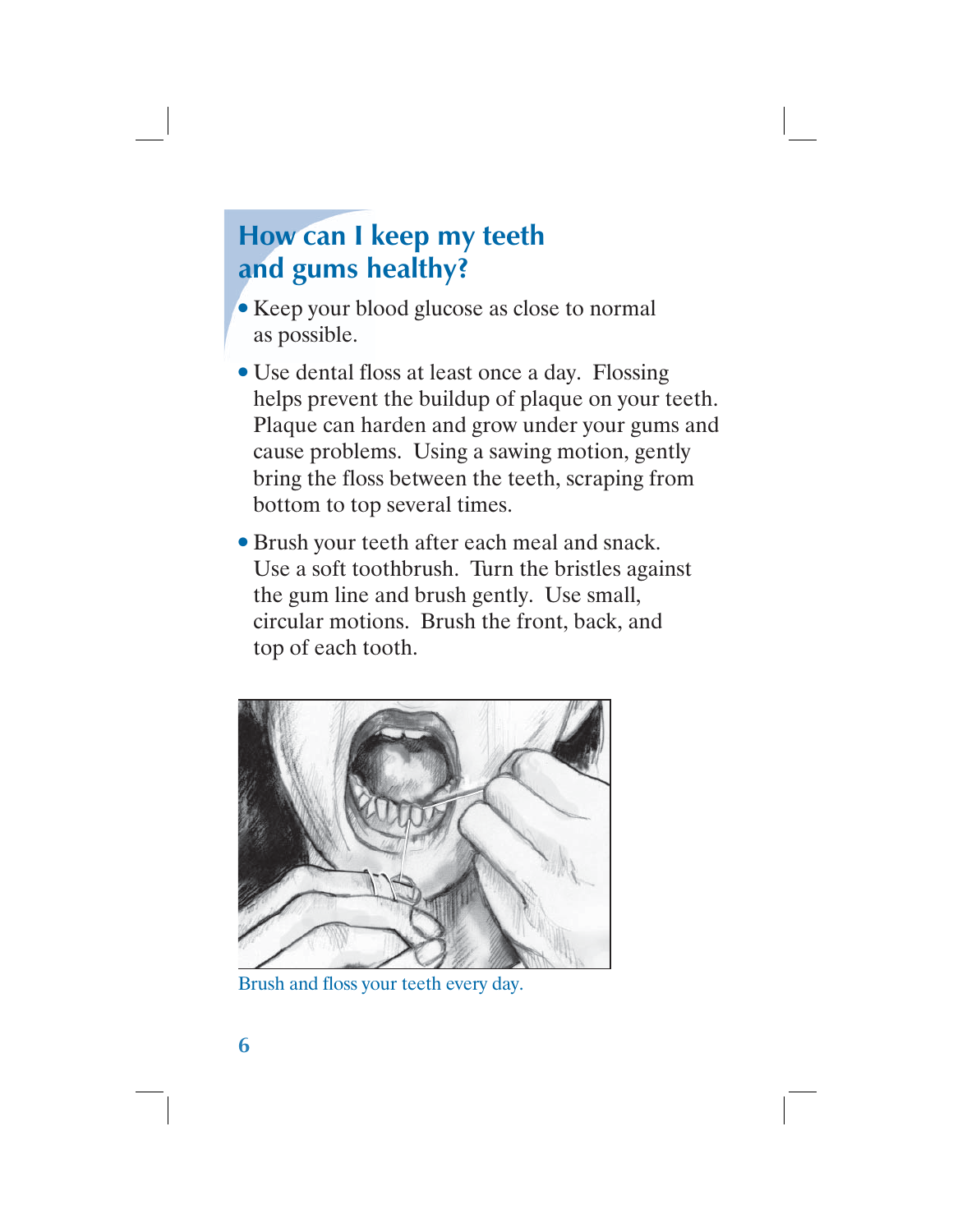- If you wear false teeth, keep them clean.
- Call your dentist right away if you have problems with your teeth and gums.
- Call your dentist if you have red, sore, or bleeding gums; gums that are pulling away from your teeth; a sore tooth that could be infected; or soreness from your dentures.
- Get your teeth cleaned and your gums checked by your dentist twice a year.
- If your dentist tells you about a problem, take care of it right away.
- Be sure your dentist knows that you have diabetes.
- If you smoke, talk with your doctor about ways to quit smoking.

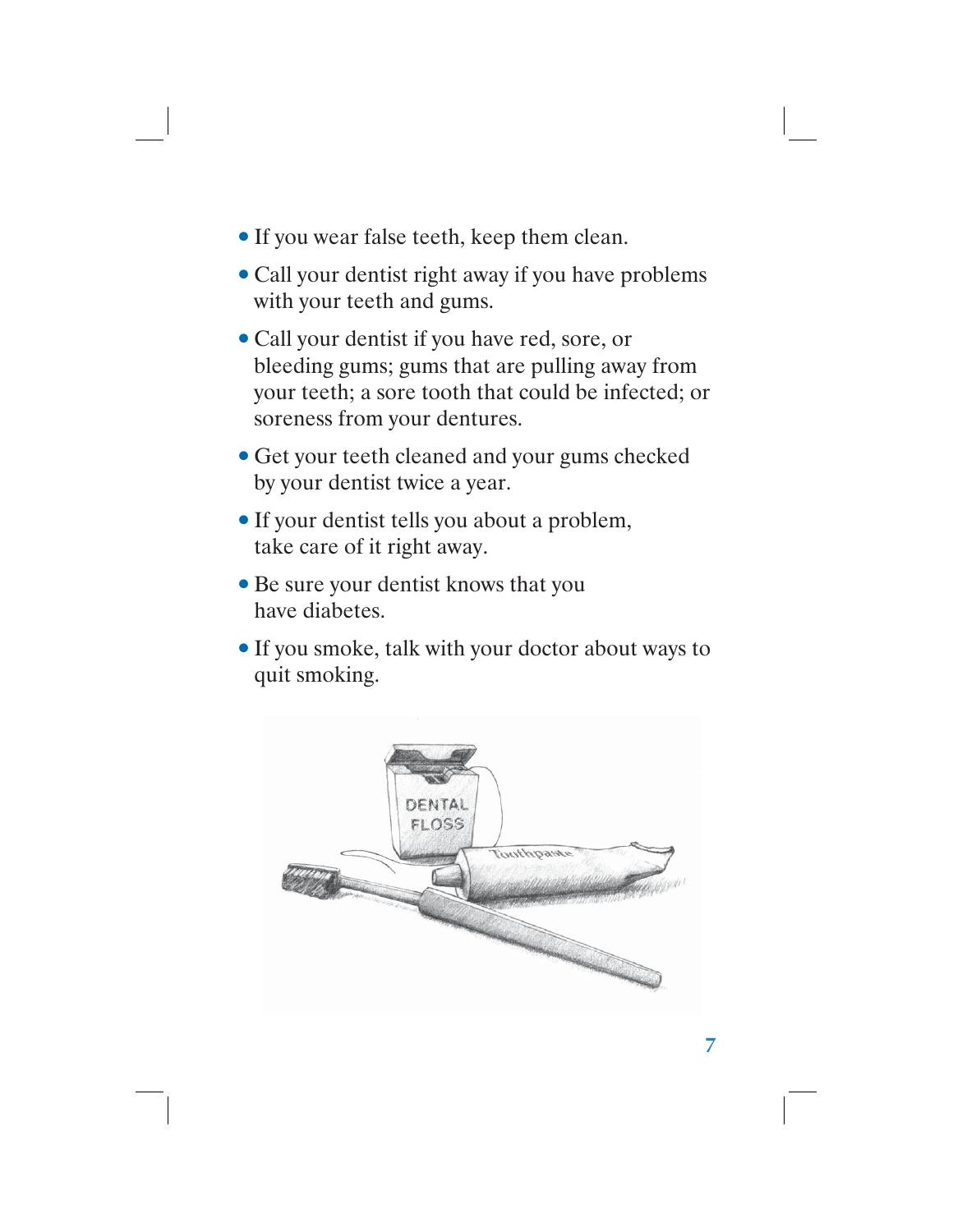### **How can my dentist take care of my teeth and gums?**

Your dentist can help you take care of your teeth and gums by

- cleaning and checking your teeth twice a year
- helping you learn the best way to brush and floss your teeth
- telling you if you have problems with your teeth or gums and what to do about them
- making sure your false teeth fit well



Get your teeth cleaned and checked twice a year.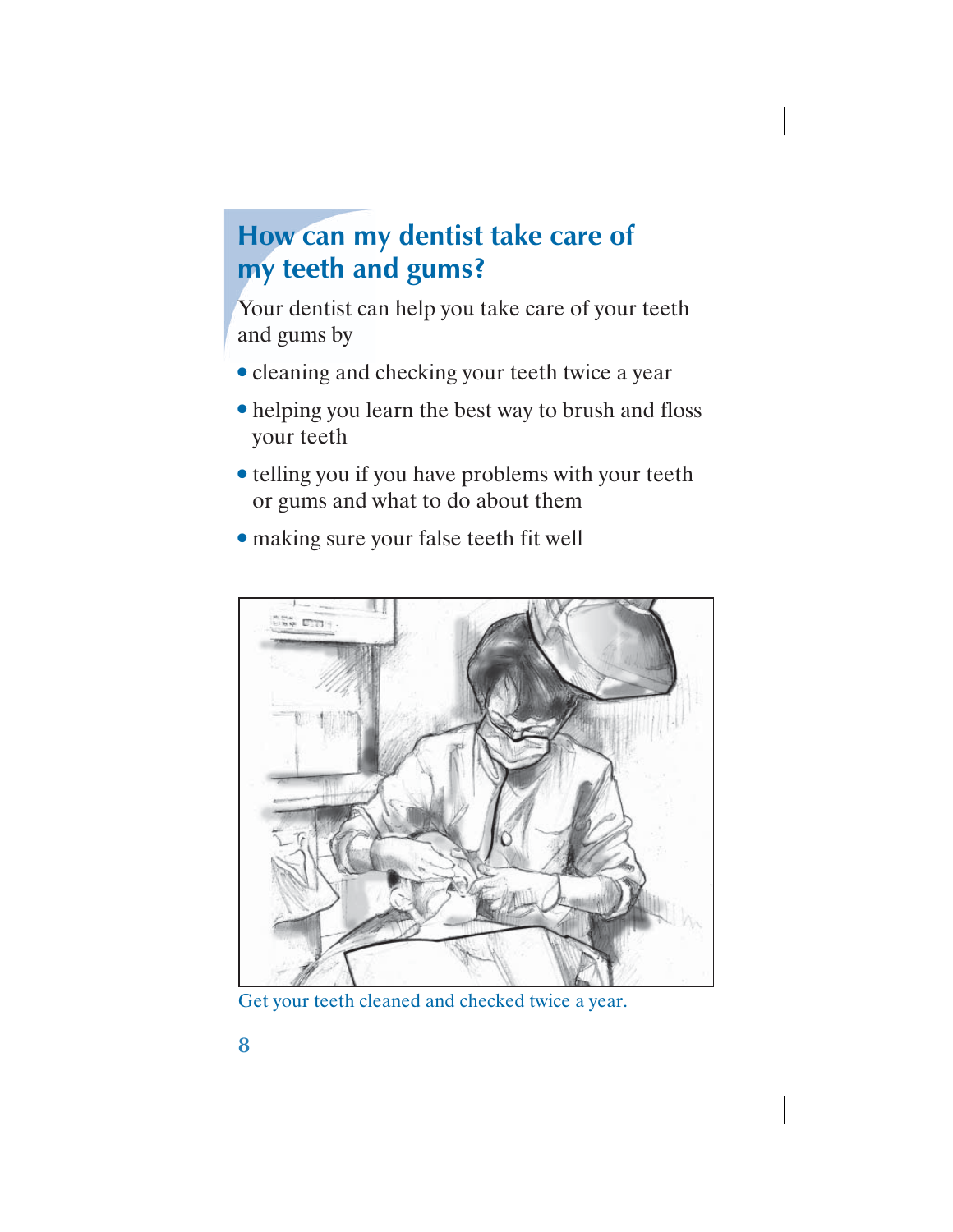Plan ahead. You may be taking a diabetes medicine that can cause low blood glucose, also called **hypoglycemia**. Talk with your doctor and dentist before the visit about the best way to take care of your blood glucose during the dental work. You may need to bring some diabetes medicine and food with you to the dentist's office.

If your mouth is sore after the dental work, you might not be able to eat or chew for several hours or days. For guidance on how to adjust your normal routine while your mouth is healing, ask your doctor

- what foods and drinks you should have
- how you should change your diabetes medicines
- how often you should check your blood glucose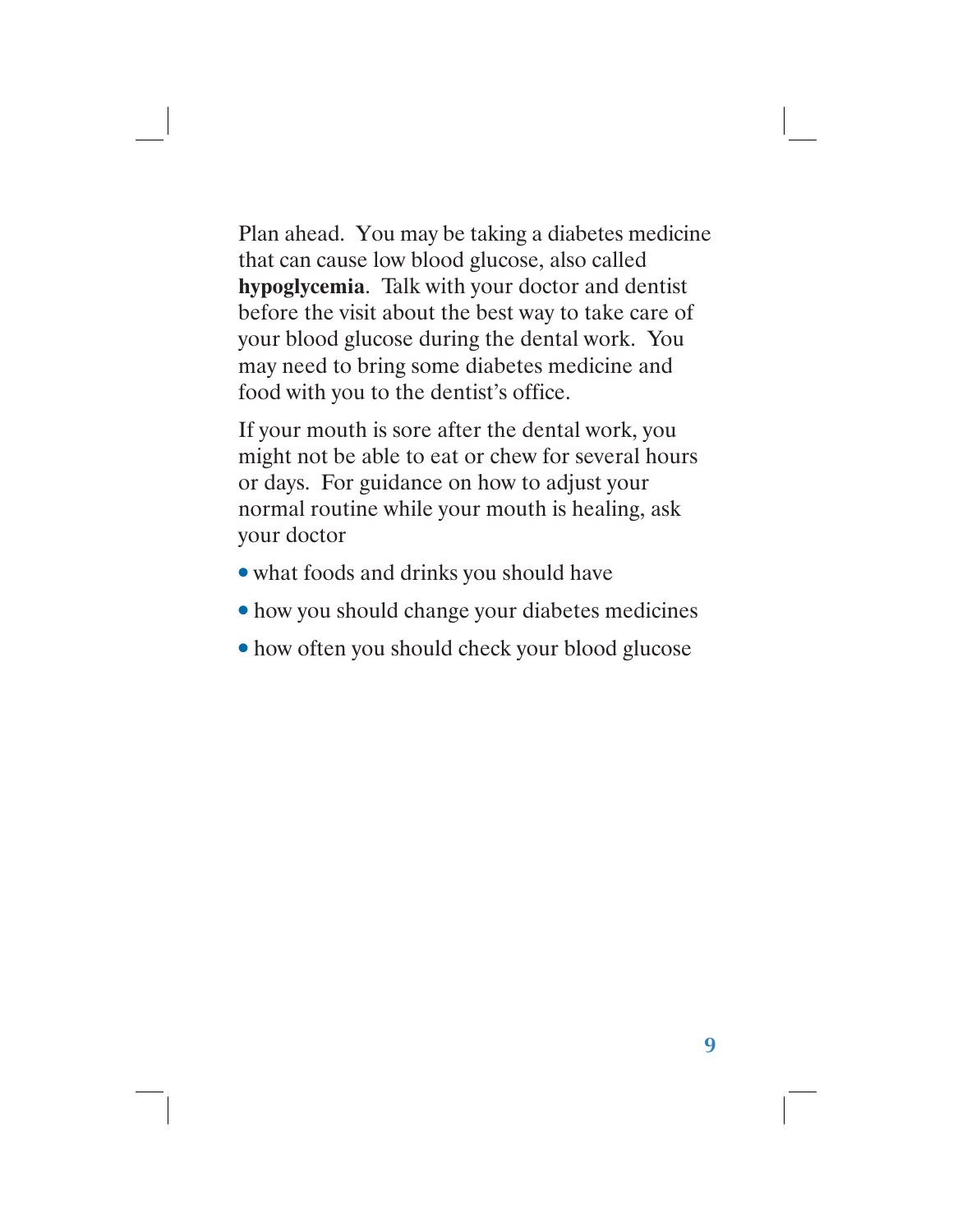## <span id="page-13-0"></span>**Pronunciation Guide**

**hypoglycemia** (HY-poh-gly-SEE-mee-uh) **periodontitis** (PAIR-ee-oh-don-TY-tiss) **plaque** (plak)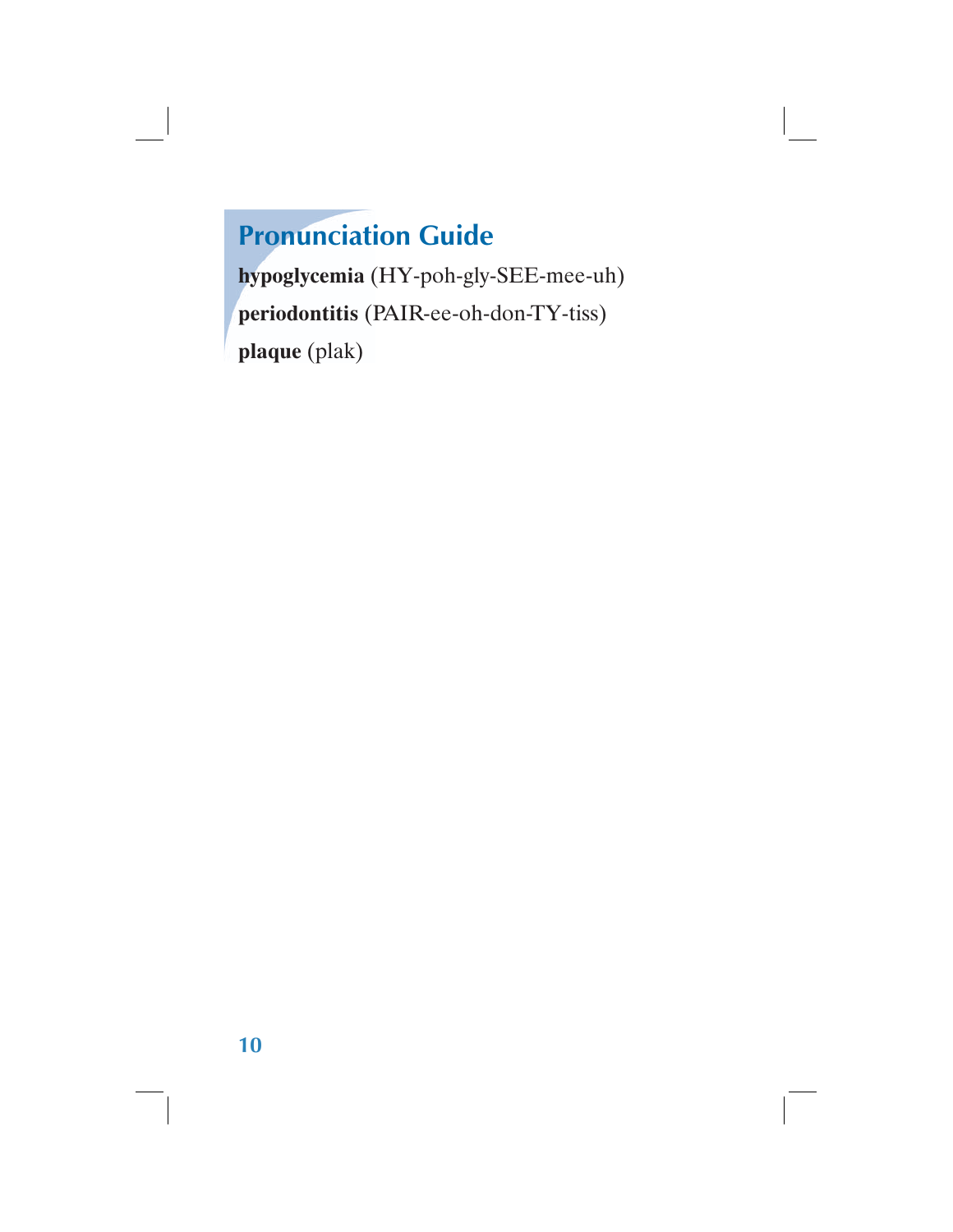### **For More Information**

**Diabetes Teachers** (nurses, dietitians, pharmacists, and other health professionals)

To find a diabetes teacher near you, call the American Association of Diabetes Educators toll-free at 1–800–TEAMUP4 (832–6874), or look on the Internet at *www.diabeteseducator.org*  and click on "Find a Diabetes Educator."

#### **Dietitians**

To find a dietitian near you, call the American Dietetic Association toll-free at 1–800–877–1600, or look on the Internet at *www.eatright.org* and click on "Find a Nutrition Professional."

#### **Government**

The National Institute of Dental and Craniofacial Research (NIDCR) is part of the National Institutes of Health. To learn more about tooth and gum problems, write or call the NIDCR's information clearinghouse, the National Oral Health Information Clearinghouse (NOHIC), at 1 NOHIC Way, Bethesda, MD 20892–3500, 1–866–232–4528; or see *www.nidcr.nih.gov/OralHealth* on the Internet.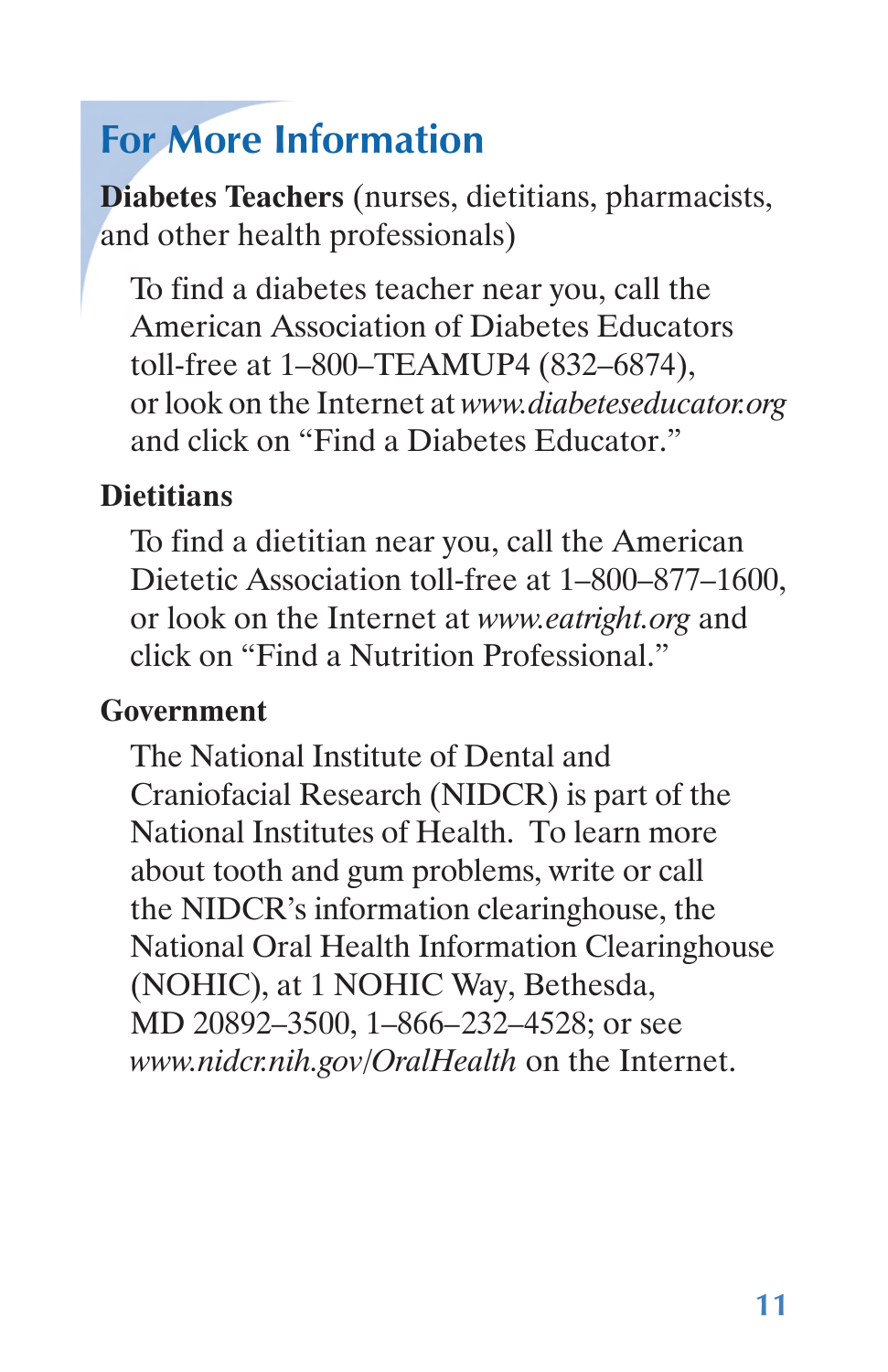To get more information about taking care of diabetes, contact

#### **National Diabetes Information Clearinghouse**

1 Information Way Bethesda, MD 20892–3560 Phone: 1–800–860–8747 Fax: 703–738– 4929 Email: ndic@info.niddk.nih.gov Internet: www.diabetes.niddk.nih.gov

#### **National Diabetes Education Program**

1 Diabetes Way Bethesda, MD 20892–3560 Phone: 1–800–438–5383 Fax: 703–738– 4929 Internet: www.ndep.nih.gov

#### **American Diabetes Association**

1701 North Beauregard Street Alexandria, VA 22311 Phone: 1–800–DIABETES (342–2383) Internet: www.diabetes.org

#### **Juvenile Diabetes Research Foundation International**

120 Wall Street New York, NY 10005–4001 Phone: 1–800–533–CURE (2873) Internet: www.jdrf.org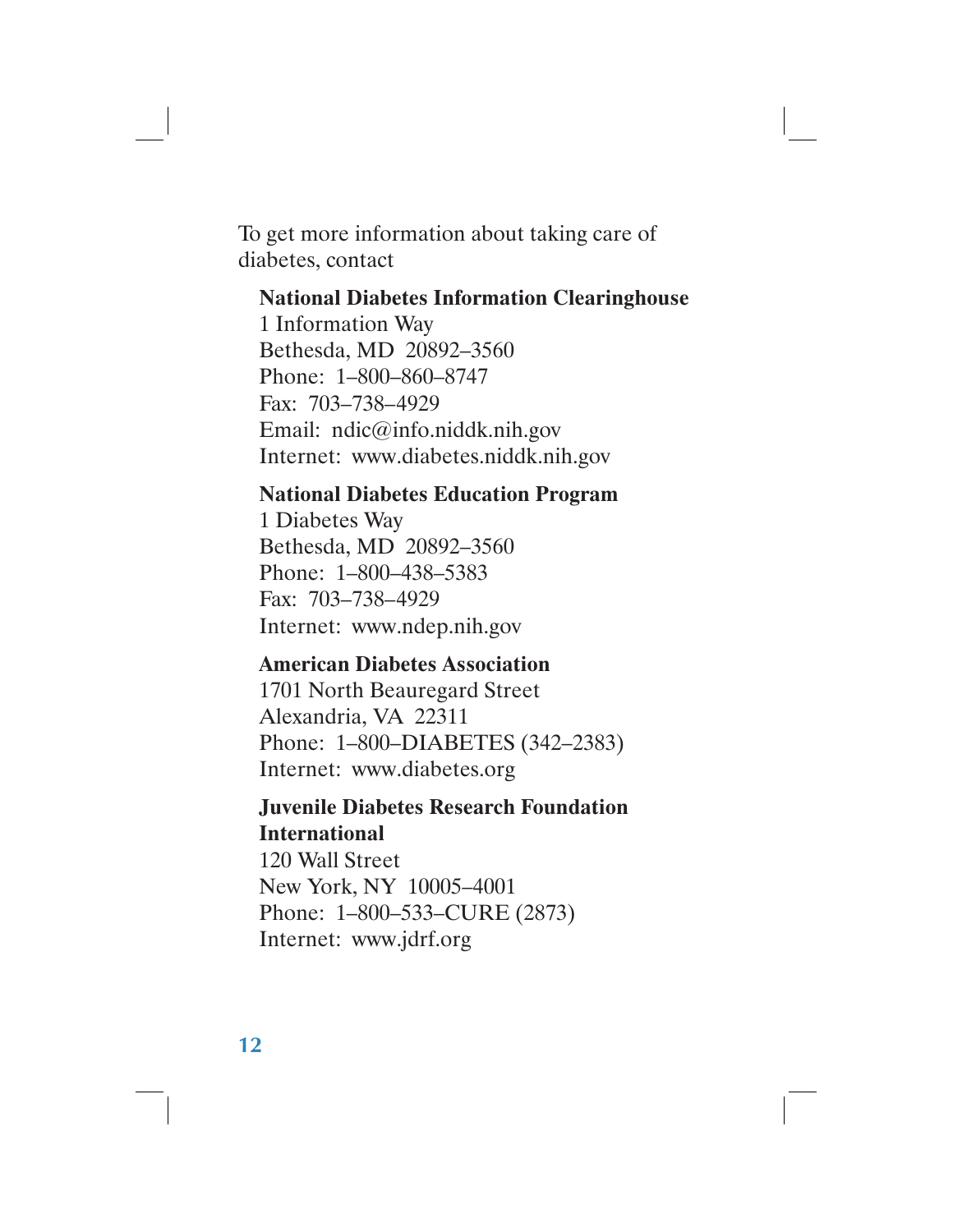## **More in the Series**

The "Prevent Diabetes Problems" Series has seven booklets that can help you learn more about how to prevent diabetes problems.



For free single copies of these booklets, write, call, fax, or email the

National Diabetes Information Clearinghouse 1 Information Way Bethesda, MD 20892–3560 Phone: 1–800–860–8747 Fax: 703–738–4929 Email: ndic@info.niddk.nih.gov

These booklets are also available at *www.diabetes.niddk.nih.gov* on the Internet.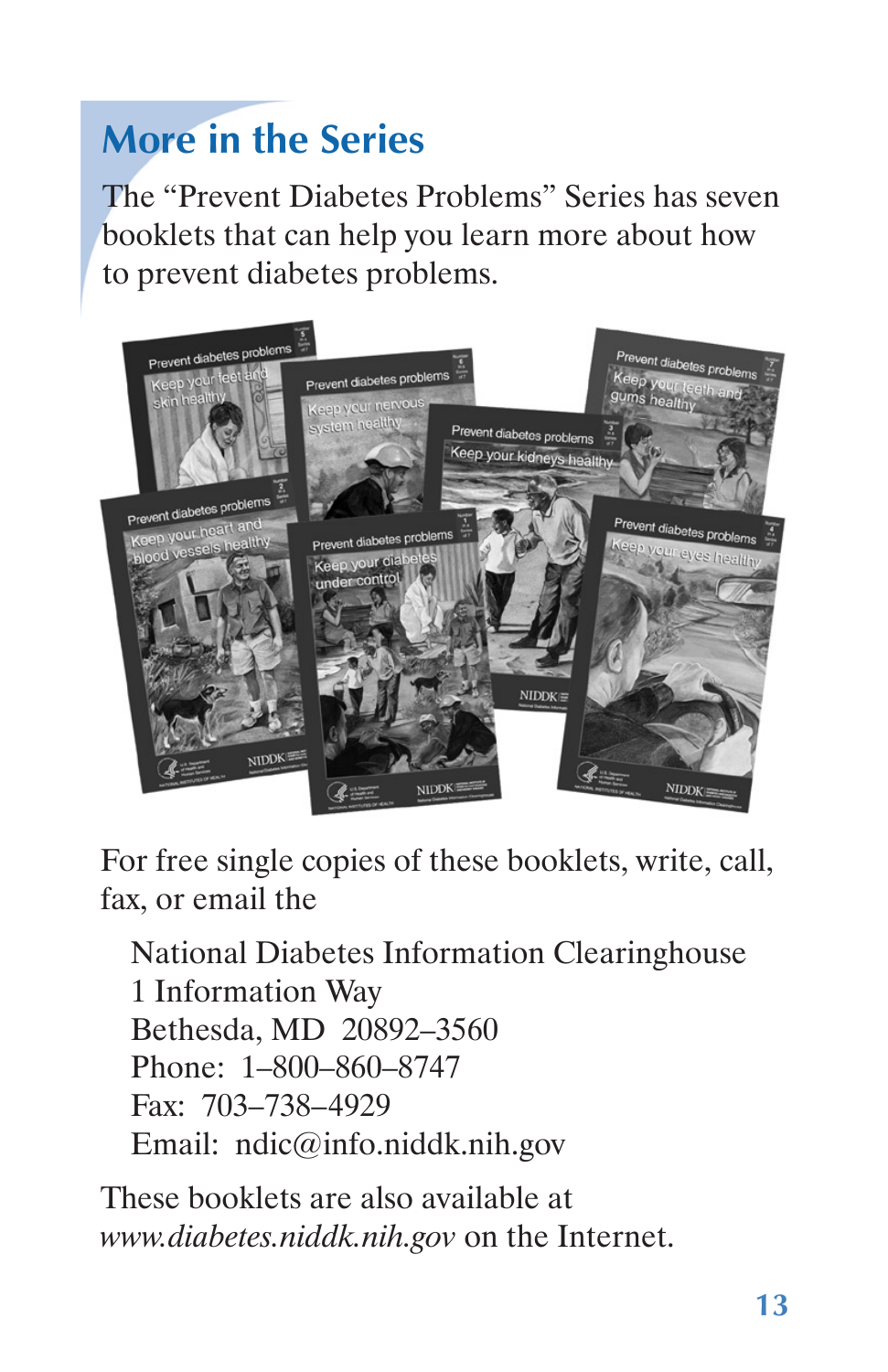#### <span id="page-17-0"></span>**Acknowledgments**

this publication: The National Diabetes Information Clearinghouse thanks the people who helped review or field-test

*For the* **American Association of Diabetes Educators**  Lynn Grieger, R.D., C.D.E. Arlington, VT Celia Levesque, R.N., C.D.E. Montgomery, AL Teresa McMahon, Pharm.D., C.D.E.

Seattle, WA Barbara Schreiner, R.N., M.N., C.D.E. Galveston, TX

*For the* **American Diabetes Association**  Phyllis Barrier, M.S., R.D., C.D.E. Alexandria, VA Linda Haas, Ph.C., R.N., C.D.E. Seattle, WA Kathleen Mahoney, M.S.N., R.N., C.D.E. Drexel Hill, PA Randi Kington, M.S., R.N., C.S., C.D.E. Hartford, CT

*For the* **Centers for Medicare & Medicaid Services**  Baltimore, MD Jan Drass, R.N., C.D.E.

*For the* **Diabetes Research and Training Centers**  Albert Einstein School of Medicine Norwalk Hospital Norwalk, CT Jill Ely, R.N., C.D.E. Sam Engel, M.D. Pam Howard, A.P.R.N., C.D.E.

Indiana University School of Medicine Indianapolis, IN Madelyn Wheeler, M.S., R.D., F.A.D.A., C.D.E.

VA/JDF Diabetes Research Center Vanderbilt School of Medicine Nashville, TN Ok Chon Allison, M.S.N., R.N.C.S., A.N.P., C.D.E. Barbara Backer, B.S. James W. Pichert, Ph.D. Alvin Powers, M.D. Melissa E. Schweikhart Michael B. Smith Kathleen Wolffe, R.N.

*For the* **Grady Health System Diabetes Clinic**  Atlanta, GA Ernestine Baker, R.N., F.N.P., C.D.E. Kris Ernst, R.N., C.D.E. Margaret Fowke, R.D., L.D. Kay Mann, R.N., C.D.E.

*For the* **Indian Health Service**  Albuquerque, NM Ruth Bear, R.D., C.D.E. Dorinda Bradley, R.N., C.D.E. Terry Fisher, R.N. Lorraine Valdez, R.N., C.D.E.

Red Lake, MN Charmaine Branchaud, B.S.N., R.N., C.D.E.

*For the* **Medlantic Research Center**  Washington, DC Resa Levetan, M.D.

*For the* **Texas Diabetes Council**  Texas Department of Health Austin, TX Luby Garza-Abijaoude, M.S., R.D., L.D.

Marc Shlossman, D.D.S., M.S. Chandler, AZ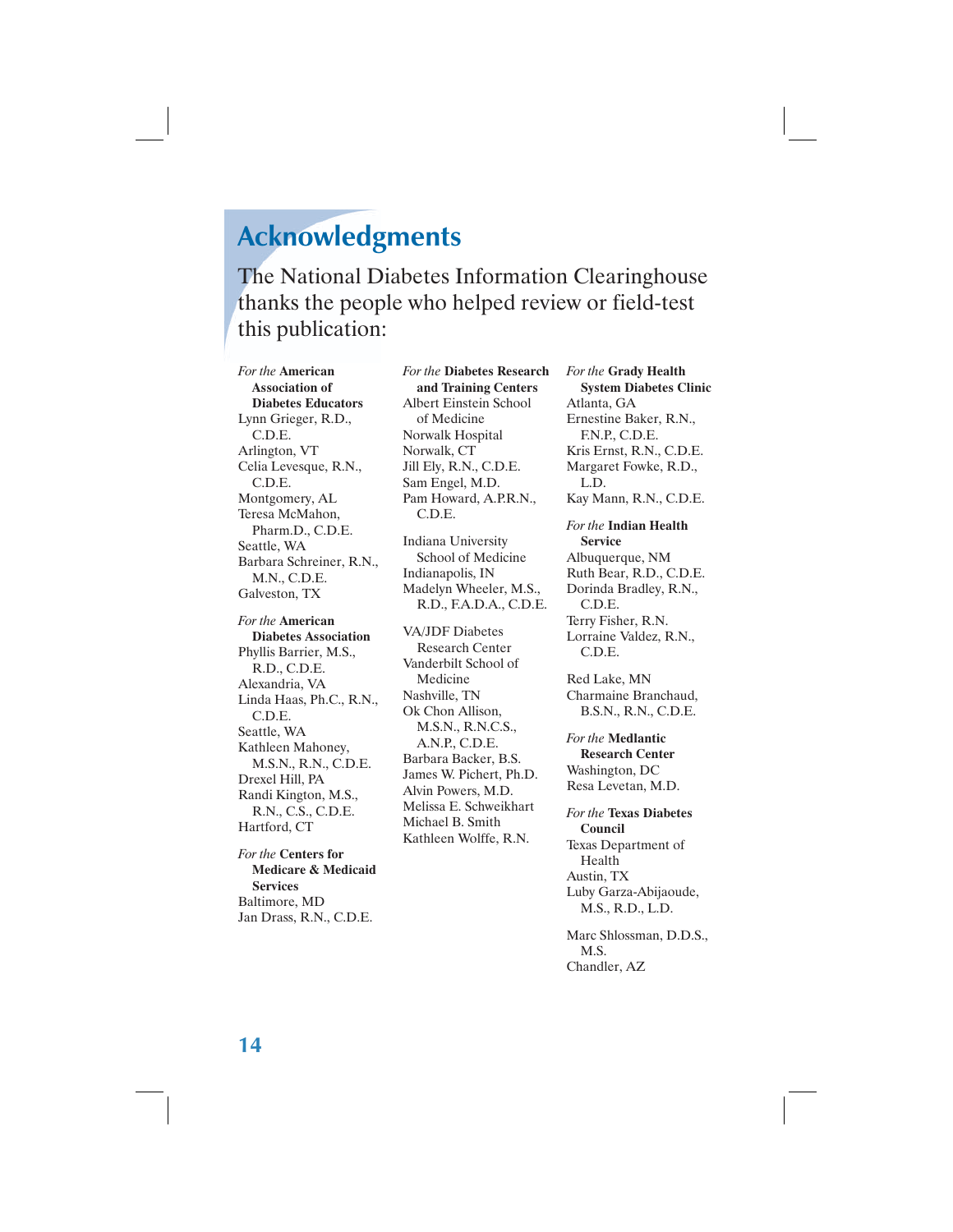#### **National Diabetes Information Clearinghouse**

1 Information Way Bethesda, MD 20892–3560 Phone: 1–800–860–8747 Fax: 703–738–4929 Email: ndic@info.niddk.nih.gov Internet: www.diabetes.niddk.nih.gov

The National Diabetes Information Clearinghouse (NDIC) is a service of the National Institute of Diabetes and Digestive and Kidney Diseases (NIDDK). The NIDDK is part of the National Institutes of Health of the U.S. Department of Health and Human Services. Established in 1978, the Clearinghouse provides information about diabetes to people with diabetes and to their families, health care professionals, and the public. The NDIC answers inquiries, develops and distributes publications, and works closely with professional and patient organizations and Government agencies to coordinate resources about diabetes.

Publications produced by the Clearinghouse are carefully reviewed by both NIDDK scientists and outside experts.

This publication is not copyrighted. The Clearinghouse encourages users of this booklet to duplicate and distribute as many copies as desired.

This booklet is also available at *www.diabetes.niddk.nih.gov.* 

This publication may contain information about medications used to treat a health condition. When this publication was prepared, the NIDDK included the most current information available. Occasionally, new information about medication is released. For updates or for questions about any medications, please contact the U.S. Food and Drug Administration at 1–888–INFO–FDA (463–6332), a toll-free call, or visit their website at *www.fda.gov.*  Consult your doctor for more information.